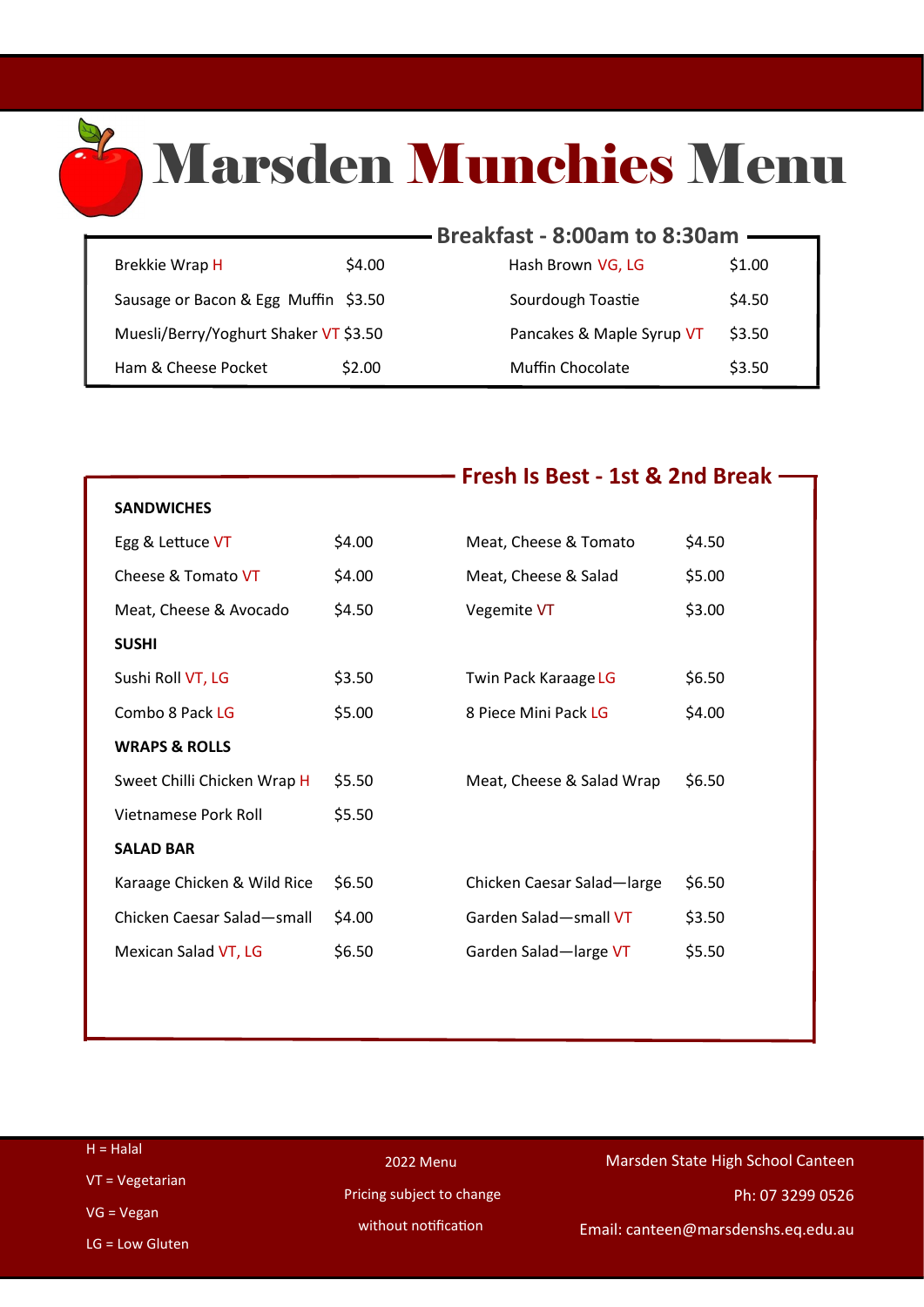

### Marsden Munchies Menu

### **Hot Food - 1st & 2nd Break**

#### **HOT FOOD**

| Potato Pie                      | \$4.50 |
|---------------------------------|--------|
| Sausage Roll                    | \$3.50 |
| Butter Chicken Pie              | \$5.50 |
| Pastie                          | \$4.00 |
| Garlic Bread VT                 | \$1.50 |
| Hot Chicken Roll H              | \$5.00 |
| Chicken, Cheese & Avo Turkish   | \$6.50 |
| Cheeseburger                    | \$4.00 |
| Chicken Schnitzel Turkish Bread | \$6.50 |
| Beef Lasagne                    | \$6.00 |
| Mac & Cheese with Bacon         | \$5.00 |
| Butter Chicken with Rice LG     | \$5.00 |

| Potato Pie                      | \$4.50 | <b>Traveller Pie</b>       | \$4.00 |
|---------------------------------|--------|----------------------------|--------|
| Sausage Roll                    | \$3.50 | Cheese & Spinach Roll VT   | \$4.50 |
| Butter Chicken Pie              | \$5.50 | Vegan Roll VG              | \$5.00 |
| Pastie                          | \$4.00 | Pepper Steak Pie           | \$4.50 |
| Garlic Bread VT                 | \$1.50 | Roast Beef & Gravy Roll    | \$5.00 |
| Hot Chicken Roll H              | \$5.00 | Pork Riblet Roll           | \$5.00 |
| Chicken, Cheese & Avo Turkish   | \$6.50 | Hot Dog with Cheese        | \$5.00 |
| Cheeseburger                    | \$4.00 | Beef/Chicken Burger H      | \$5.50 |
| Chicken Schnitzel Turkish Bread | \$6.50 | Spicy Beef Burrito         | \$5.50 |
| Beef Lasagne                    | \$6.00 | Korean BBQ Chicken Noodles | \$6.00 |
| Mac & Cheese with Bacon         | \$5.00 | Spaghetti Bolognaise       | \$5.00 |
| Butter Chicken with Rice LG     | \$5.00 | <b>Fried Rice</b>          | \$5.00 |
|                                 |        |                            |        |

| Snacks - 1st & 2nd Break - |                         |        |                 |
|----------------------------|-------------------------|--------|-----------------|
|                            |                         |        |                 |
| \$4.00                     | Fruit Salad VG, LG      | \$2.50 | Banana Bread VT |
| \$4.50                     | Muffin Butterscotch     | \$3.00 | Snack Pack VT   |
| \$2.00                     | Cheesy Garlic Scroll VT | \$1.50 | Salami Stick    |
| \$2.00                     | Bacon & Cheese Roll     | \$1.50 | Chips           |
|                            |                         |        |                 |

|                             |        | 2nd Break & After School -               |        |
|-----------------------------|--------|------------------------------------------|--------|
|                             |        |                                          |        |
| Chicken Nuggets H           | \$4.00 | Potato Gems LG                           | \$3.50 |
| Hot & Spicy Chicken Wings H | \$4.00 | Hot & Spicy Chicken Riblet Roll H \$5.50 |        |
| Hot & Spicy Breast Burger H | \$5.50 | Dagwood Dog                              | \$3.50 |
| Loaded Wedges               | \$4.00 | Garlic Chicken Balls H                   | \$4.00 |
| Spring Roll                 | \$3.00 | Pizza                                    | \$6.00 |
|                             |        |                                          |        |

| $H = Halal$       | 2022 Menu                 | Marsden State High School Canteen   |
|-------------------|---------------------------|-------------------------------------|
| $VT = Vegetarian$ |                           |                                     |
|                   | Pricing subject to change | Ph: 07 3299 0526                    |
| $VG = Vegan$      |                           |                                     |
|                   | without notification      | Email: canteen@marsdenshs.eq.edu.au |
| $LG = Low Gluten$ |                           |                                     |